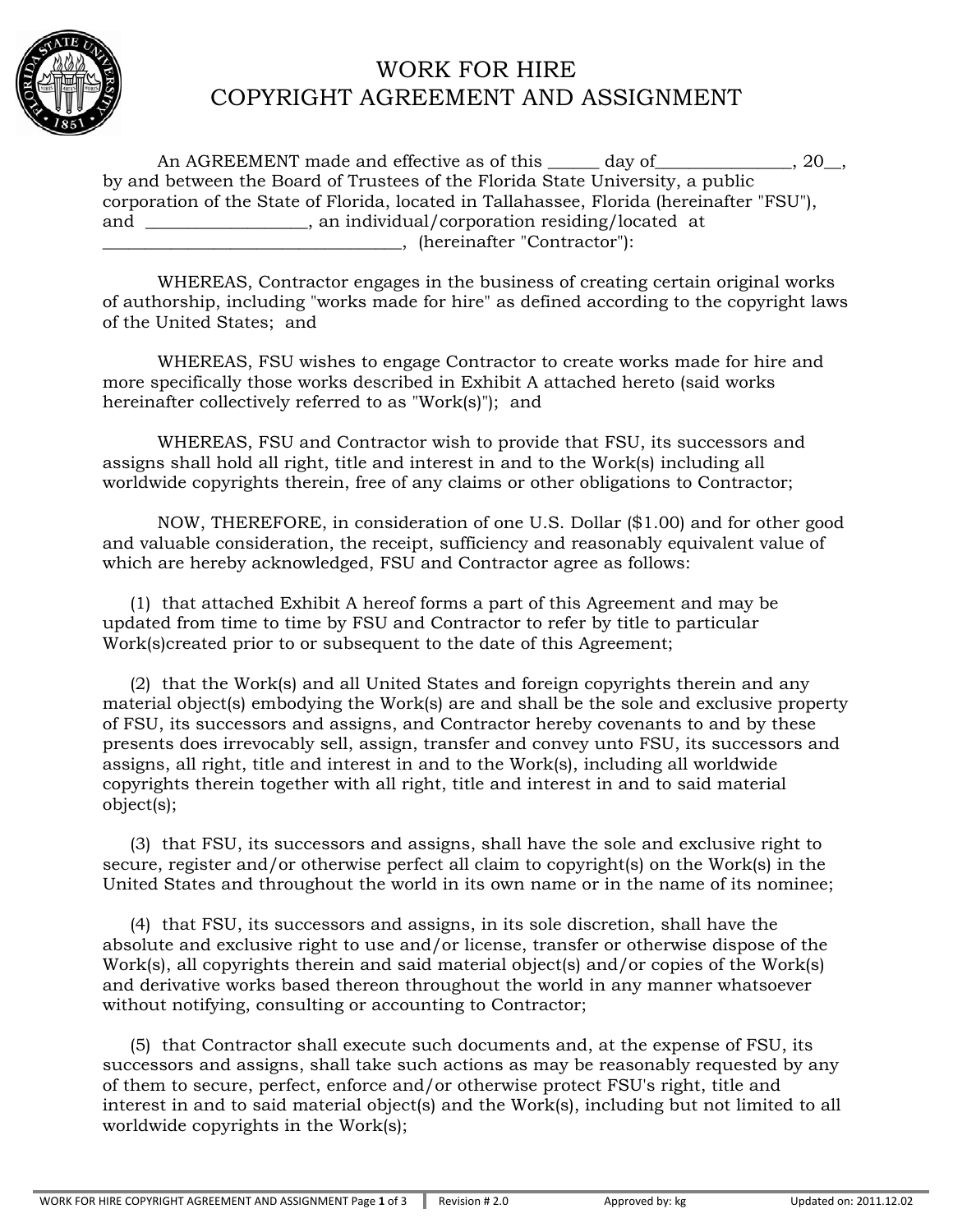

## WORK FOR HIRE COPYRIGHT AGREEMENT AND ASSIGNMENT

 (6) that each of the Work(s) shall each be considered a "work made for hire," and further that FSU shall be considered the sole author thereof for the purposes of the Copyright Revision Act of 1976 and any revisions or amendments thereto;

 (7) that Contractor does hereby expressly and knowingly relinquish and waive any and all right(s) to claim authorship of the Work(s), any portion thereof or any derivative work(s) based thereon;

 (8) that FSU, its successors and assigns, shall have the sole and exclusive right at their discretion to make or have made revisions, modifications, alterations, amendments, corrections, updates, expansions, condensations, transformations, transpositions, arrangements, sound recordings, scores, additions to, deletions from or other changes to or derivative works based on the Work(s) or any portion thereof in any way they in their sole discretion may see fit, and to distribute copies of same free of any duty, obligation or liability to Contractor for payment of any royalties or other forms of compensation, and free of all objections, claims, causes of action or demands by Contractor who does hereby expressly, voluntarily, knowingly, absolutely and unconditionally waive and release FSU, its heirs, legal representatives and assigns from same;

 (9) that Contractor represents and warrants that each of the Work(s) is and/or shall be an original work of authorship created solely by Contractor and that no rights to any of the Work(s) or any copyrights therein are or will be held by or licensed to any third parties;

 (10) that this Agreement, its construction and enforcement shall be governed entirely by the laws of the State of Florida without regard to choice of law principles;

 (11) that in the event of breach of this Agreement, the non-breaching party shall be entitled to recover all costs and reasonable attorney's fees incurred by the non-breaching party as a result of such breach for the enforcement of this Agreement and/or any copyrights or other rights provided under this Agreement;

 (12) that this Agreement constitutes the sole and exclusive understanding and agreement between the parties with respect to the subject matter hereof, and shall not be modified except in writing and signed or initialed by both FSU and Contractor;

 IN WITNESS WHEREOF, the parties have caused this Agreement to be executed in two counterparts each of which shall constitute an original as of the day and year first written above.

THE FLORIDA STATE UNIVERSITY

 $\rm\,By$   $\rm\,$ 

Name:

Title :